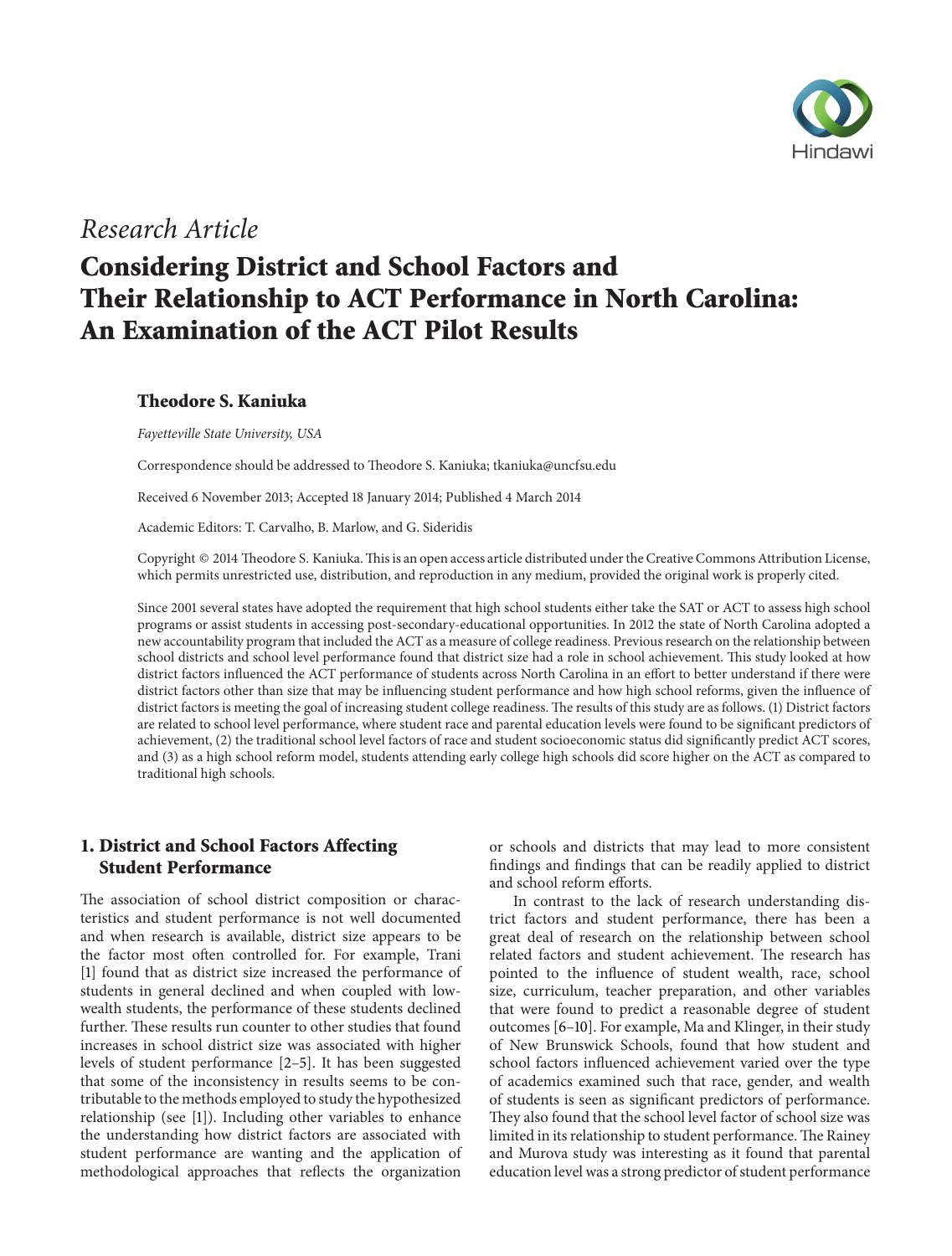a finding consistent with other research. Additionally Sirin [11] found that student wealth is a critical factor in predicting performance. These relationships can be traced back to Coleman [12] when he posited that schools can do little to overcome such student related factors. Therefore, while individual student factors have been associated with student performance, the relationship between school characteristics and a student performance is less well understood. That is, how the overall composition of the school is related to individual student achievement is less clear (see [13]). And as stated above, how the organizational nature of schools and school districts affect student performance is even less well documented.

#### **2. High School Reform: One Consideration**

Increasing access to higher education for traditionally underserved students began in earnest in North Carolina in 2002 when then governor Mike Easley relying on a grant from the Bill and Melinda Gates Foundation opened the first early college high schools under the umbrella of the Early College High School Initiative [14, 15] by improving the achievement of students. The emphasis on improving college access for students has now become a statewide initiative including all high schools with the recent redesign of the North Carolina high school accountability model to include scores from the ACT for college bound students and the WorkKeys for those students contemplating attending community colleges. This new redesign calls for a focus on career and college readiness [16] and includes new pathways students can select that are intended to better prepare students for after secondary education. The ACT was chosen as a measure to include in the new model since it has been presented as a measure of college readiness and the ACT has developed standards that have been shown to correlate well with initial college success [17].

The emphasis on increasing college access has also been addressed at the federal level when the United States Department of Education [18] released the report *A Test of Leadership: Charting the Future of U.S. Higher Education* in 2006 which called for significant changes in higher education. Of the several areas suggested for improvement were access, affordability, quality of instruction, accountability, and innovation. Aside from calling on colleges to change, the report also cited that college professors reported that substantial portions of college freshman were ill prepared for the rigors of higher education.The report in addition to calling for reforms in higher education "strongly encourages early assessment initiatives that determine whether students are on track for college" (p. 17). The report even endorsed the expansion of early college and dual enrollment programs. The combined focus on the report of simultaneously improving higher education and high school preparation was reported to have had limited success [19] in improving higher education access and accountability. Field reported that at the time of publication 14 states preformed early assessments to determine if students were ready for college, an increase of 8 since 2006. As proof

to the impact of these policies, Klasik [20] also found that this approach had increased college access in several states.

#### **3. High School Reform and Accountability**

*3.1. North Carolina School Accountability Model.* The North Carolina school accountability model has been revised several times since its inception in 1996 [21]. In its current version the new accountability model evaluates schools on the degree to which students are ready for the future and in the case of high schools whether students are either career or college ready. The model for high schools includes assessing math performance in higher-level courses, ACT and WorkKeys achievement, graduations rates, and a graduation project. Key to this model is the incorporation of ACT performance benchmarks [22]. Schools will be evaluated according to how many students achieve the benchmarks that ACT has developed as measures for college readiness. According to the ACT, students who meet the ACT Test benchmark have a high probability of success; for those students meeting this standard means there is a 50% chance that they will receive a B of better in the corresponding college course. The NCDPI does state that parents and students should expect scores to be lower than the national average as all grade 11 students will take the test not just those students planning to attend college. The utilization of the ACT to gauge college readiness does have support [23, 24] to predict student success especially when coupled with high school grades [25, 26], which the current accountability model substitutes for end-of-grade test scores. On face, the North Carolina model appears to be aligned with the available data on how to reasonably predict success beyond high school using standardized assessments and given the research present by Klasik [27] a model that if successful, could contribute to better prepare students and increase college participation.

*3.2.The North Carolina Early College Model.* The early college model in North Carolina is designed to provide students who are traditionally underrepresented in post-secondarysettings access to rigorous educational opportunities by supporting academic attainment in high school and beyond. The model is proposed to target students who are on predominately low income and minority and who generally will be the first members of their immediate family to attend a college or university. The importance of this is clear as minority students are less likely to attend college when compared to nonminority students according to the American Council on Education (ACE) [28]. Compounding this is the nagging reality that in addition to minorities being less likely to attend college than other students, far fewer minority males access after secondary education compared to minority females. Further complicating the issue, entrance to college is not only a function of academic performance but one of accessibility in terms of affordability Commission on the Future of Higher Education [18]. So for low-income minority students, attending college and/or graduating is problematic. The North Carolina model attempts to address these issues by providing post-secondary-educational opportunities for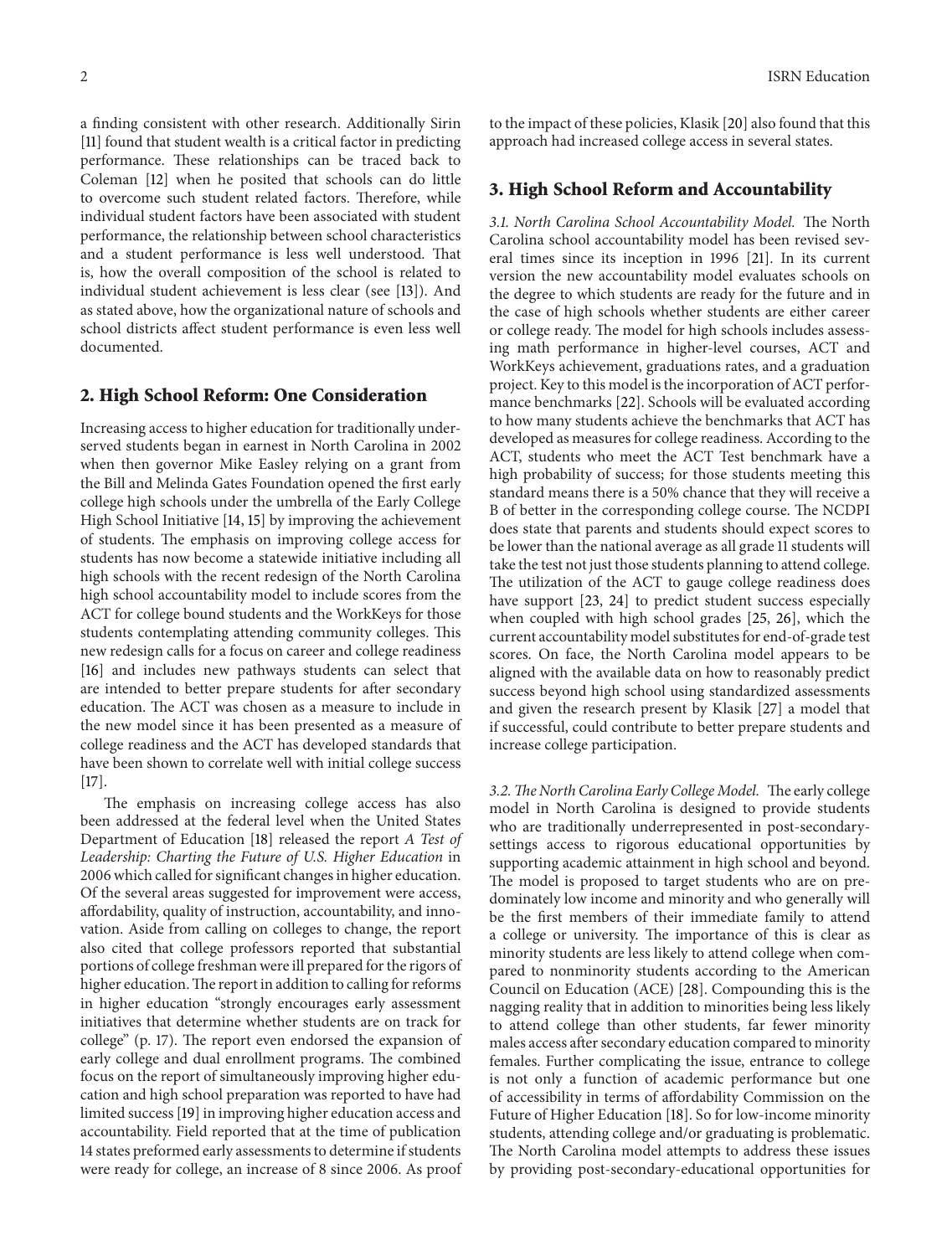| Concept                                | Definition                                                                                                                                                                                                                                                                                                                                                 |
|----------------------------------------|------------------------------------------------------------------------------------------------------------------------------------------------------------------------------------------------------------------------------------------------------------------------------------------------------------------------------------------------------------|
| Ready for college                      | High school innovation projects (HSIP) are characterized by the pervasive, transparent,<br>and consistent understanding that the school exists for the purpose of preparing all<br>students for college and work. They maintain a common set of high standards for every<br>student to overcome the harmful consequences of tracking and sorting.          |
| Require powerful teaching and learning | HSIP are characterized by the presence of commonly held standards for high quality<br>instructional practice. Teachers in these schools design rigorous instruction that ensures<br>the development of critical thinking, application, and problem solving skills often<br>neglected in traditional settings.                                              |
| Personalization                        | Staffs in high school innovation projects understand that knowing students well is an<br>essential condition of helping them achieve academically. These high schools ensure<br>adults leverage knowledge of students in order to improve student learning.                                                                                                |
| Redefine professionalism               | The responsibility to the shared vision of the HSIP is evident in the collaborative, creative,<br>and leadership roles of all adult staff in the school. The staffs of these schools take<br>responsibility for the success of every student, hold themselves accountable to their<br>colleagues, and are reflective about their roles.                    |
| Purposeful design                      | High school innovation projects are designed to create the conditions that ensure the<br>other four design principles: ready for college, powerful teaching and learning,<br>personalization, and redefined professionalism. The organization of time, space, and the<br>allocation of resources ensures that these best practices become common practice. |

Table 1: North Carolina High School Innovation Design Principles.

early college high school (ECHS) students by giving tuitionfree access to community college and university level courses. These schools are located on the campuses of two-year and four-year colleges and universities to alleviate transportation barriers and provide access to higher education courses.

The early college high schools are required to adhere to a well-defined list of design principles NCNSP [29]. These design principles (presented in Table 1) are seen as central to the success of these schools, are therefore non-negotiable, and must be complied with by all High School Innovation Projects (HSIP), including early college high schools. In addition to the above, all early college high schools share the following. (a) Students have the opportunity to earn an associate's degree or two years of college transfer credits; (b) students earn college credit without additional costs; (c) an accelerated track to after secondary education is realized; (d) there is an outreach for middle grade students to develop interest and enhance transition into the program; (e) students benefit from integrated academic and social supports helping to create a cohesive learning environment; (e) small learning communities are used; and (f) the transition from high school to college is eliminated as students take college classes while being in high school.

Many traditional high school students can access these educational options; however, taken as a whole they are unique to early colleges. For example, across the United States high school students can take college classes while being in the traditional high school; however, due to the manner in which these opportunities are provided, students are usually not well integrated into the college environment resulting in a disjointed learning experience (see [30]). A key curricular design element in early college high schools is the alignment of high school and college classes in a manner that accelerates four years of high school into two and coordinates the instructional delivery in the high school

and college environments in an effort to have high school students that are not only successful in high school but also as college students. To assist in achieving this goal high school and college instructors attend professional development as a team, discuss students, and work collaboratively to support students (see [30]). Given at least in design, North Carolina seems well positioned as a state to increase college access and increase the representation in higher education of minorities and child of poverty. In North Carolina, not all districts have early college high schools and therefore investigating how district factors are related to the new college readiness measures may lead to a reconsideration of this by those districts not presently offering this option to students.

To operationalize the district school relationship and college readiness, this study was designed to determine if the early college model has an effect on a measure of college readiness, as defined by performance on the ACT; an answer to the following question was sought. In North Carolina do early college high schools have more students considered college ready as compared to traditional high schools? To reflect the nested nature of schools within districts a multilevel model was used to explore the possible mediating effects of district and school factors such as wealth, size, demographic composition, and level of parent education.

# **4. Methods**

This study used a quasi-experimental design which incorporated a multilevel regression modeling. The use of multilevel or hierarchical methods has been well documented and its purpose is clear [31]. In this study utilizing hierarchical modeling provided the opportunity to examine both school and district effects in a nested model. The nested model reflected the theoretical posit that schools performance is connected to district characteristics.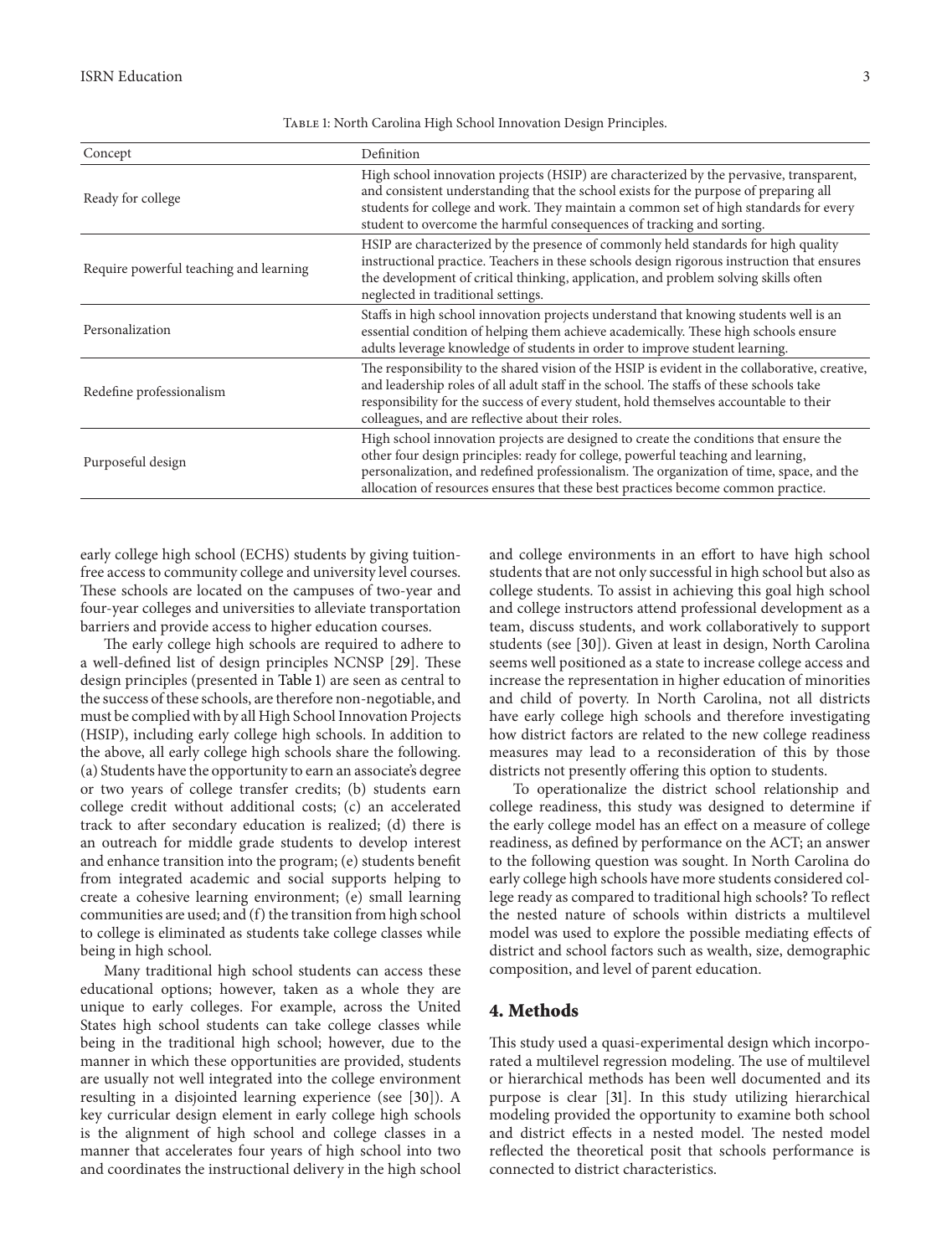*4.1. Research Questions/Objectives Purpose.* This study was designed to seek answers to the following two questions.

- (1) What if any relationships exist between school district factors and school achievement as measured across select ACT performance scores?
- (2) Is there a performance difference between traditional and early college high schools when district and school level factors are considered; that is, isECHS more college ready?

*4.2. Participants.* The data for this study were accessed from the North Carolina Department of Public Instruction's website. The school and district data were from the 2011- 2012 school year and included 514 high schools and 115 school districts. When using the 514 high schools there were approximately 315,000 of the state's 364,000 high school students considered to be included in the study. Because the original ACT results did not include charter schools or alternative high schools, all charter and alternative schools were removed from the analysis leaving 475 schools, with 73 being ECHS and the remaining 402 classified as traditional. Since the data was aggregated at the school level, neither individual student scores nor data were available such as special education status, growth, or other factors that could be included with student level data.The demographic data for each school was taken from various files that the NCDPI uses and makes available to the public, mainly from the Business and Financial section. Likewise, district data was taken from these sources as well as U.S. census data that was used to report school district educational attainment.

*4.3. Data Analysis.* Descriptive statistics were computed from the data to report the means, standard deviation, percentages, and counts for each of the parameters used in the analysis. Data were analyzed using a two-level linear mixed model with a random intercept and random slope for high school type. The performance outcomes of English, mathematics, science, reading, writing, and an overall composite score were the dependent variables and the predictors were the school and district variables listed in Table 2. Racial characteristics of both the district and school are accounted for in the majority variable, which is a composite of Asian and white students. An unconditional model was run first, one that does not have any estimation parameters to establish basic statistics that were used to calculate the intraclass district correlation and later to assess model fit using the deviance statistics to test the hypothesis that the addition of the level 2 predictors did not result in significant improvement in model fit.

Below are two equations that represent, in the general case, the models used in the analysis. Originally, the full model had two more level 2 variables, school district wealth and overall composite score of high school performance. When these variables were included, the coefficients were found at no time to be significant for any ACT performance outcome; therefore these variables were not included in the final model.

**4** ISRN Education

Table 2: Variable Coding.

| Level          | Variable    | Description                                                                                         |
|----------------|-------------|-----------------------------------------------------------------------------------------------------|
|                | <b>ECHS</b> | $0 =$ Traditional High, 1 Early College                                                             |
|                | Majority    | Group mean centered percentage of<br>majority students                                              |
| 1              | Wealth      | Group mean centered percentage of<br>economically disadvantaged students                            |
|                | ADM S       | Number of students in a school                                                                      |
|                | Performance | Group mean centered school test<br>performance composite score (English,<br>Algebra 1, and Biology) |
|                | ADM D       | Number of students in a district                                                                    |
| $\overline{c}$ | Education   | Percentage adults in the school district<br>with at least a bachelor degree at age of 25            |
|                | Majority_D  | Grand mean centered percentage of<br>majority students in the district                              |
|                | English     | ACT mean score for English                                                                          |
|                | Math        | ACT mean score for Math                                                                             |
| Outcome        | Reading     | ACT mean score for Reading                                                                          |
|                | Science     | ACT mean score for Science                                                                          |
|                | Writing     | ACT mean score for Writing                                                                          |
|                | Composite   | ACT mean score for Composite                                                                        |

*Model 1* (unconditional ( $i = i$ th school,  $j = j$ th district)). One has the following:

ACT Performance<sub>ij</sub> = 
$$
\gamma_{00} + u_{0j} + r_{ij}
$$
. (1)

*Model 2* (full). One has the following:

ACT Performance<sub>ii</sub>

$$
= \gamma_{00} + \gamma_{01} * \text{ADM}.\mathbf{D}_j + \gamma_{02} * \text{Majority}.\mathbf{D}_j
$$
  
+  $\gamma_{03} * \text{Education}_j + \gamma_{10} * \text{ADM}.\mathbf{S}_{ij} + \gamma_{20} * \text{Majority}_{ij}$   
+  $\gamma_{30} * \text{ECHS}_{ij} + \gamma_{40} * \text{Weak}_{ij} + \gamma_{50} * \text{Performance}_{ij}$   
+  $u_{0j} + u_{3j} * \text{ECHS}_{ij} + r_{ij}.$  (2)

The full model has a random intercept and the random slope for the school type (ECHS). The random intercept was selected to reflect the variability in each school districts' mean scores.The random slope for school type was selected to allow for the early college/not-early college gaps in performance to vary across the two school types again consistent with the observed differences revealed in the graphical and descriptive analyses.

#### **5. Results**

The results from the descriptive analysis for the dependent and independent variables are shown in Table 3. As can be seen there are differences in the means and standard deviations of the variables across school type and that there is significant variation at the district level. There appear to be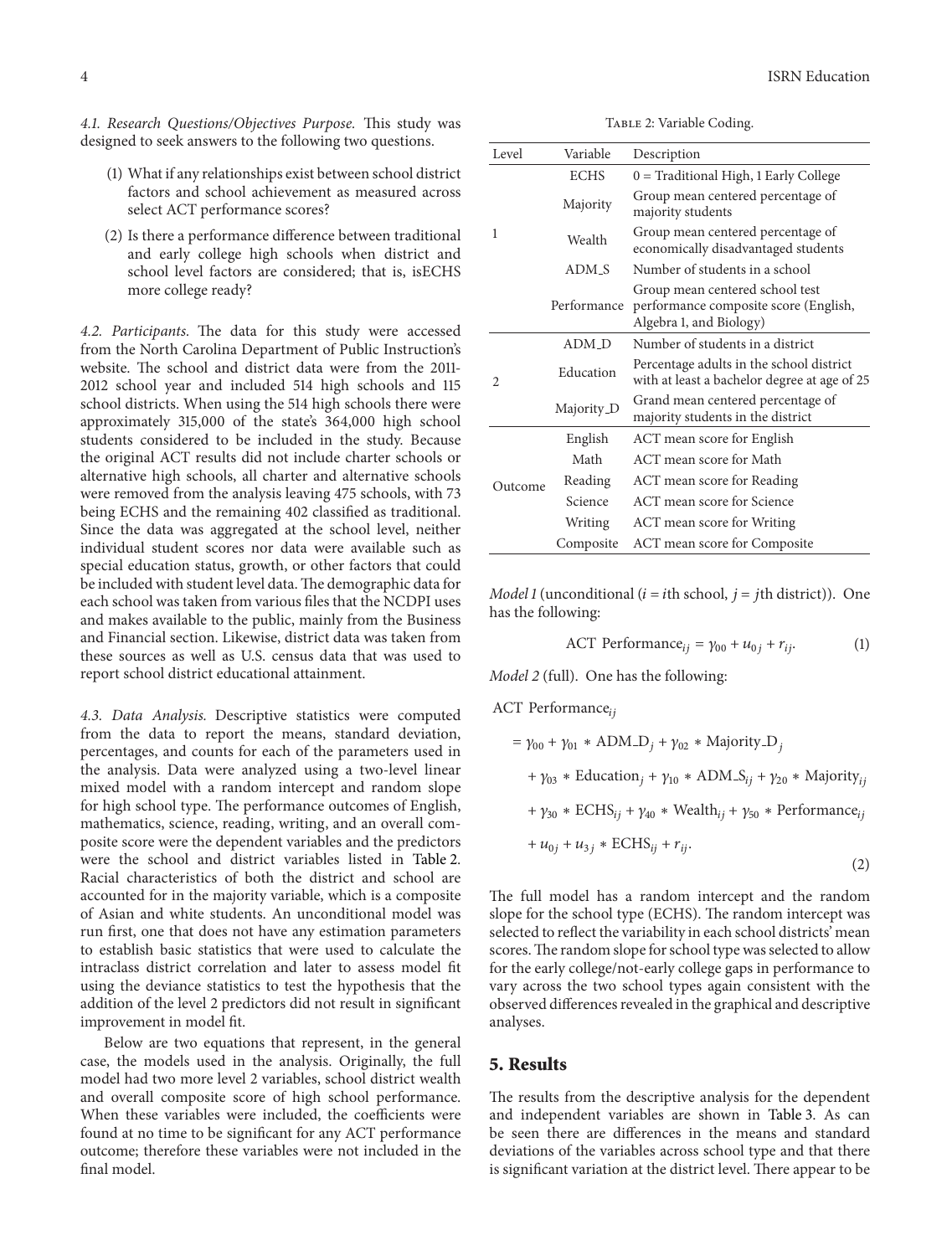| Variable          | N           |             | Mean        |             | Standard deviation |             |
|-------------------|-------------|-------------|-------------|-------------|--------------------|-------------|
|                   | Traditional | <b>ECHS</b> | Traditional | <b>ECHS</b> | Traditional        | <b>ECHS</b> |
| Level 1           |             |             |             |             |                    |             |
| <b>ADM</b>        | 402         | 73          | 1014.82     | 191.48      | 544.36             | 68.8        |
| Majority          | 402         | 73          | 56.79       | 59.65       | 25.6               | 23.58       |
| Wealth            | 402         | 73          | 48.56       | 48.39       | 20.73              | 22.06       |
| Performance       | 402         | 73          | 80.26       | 95.78       | 9.33               | 5.52        |
| Level 2           |             |             |             |             |                    |             |
| ADM <sub>-D</sub> | 115         |             | 12325.72    |             | 20689.33           |             |
| Education         | 115         |             | 18.75       |             | 9.35               |             |
| Majority          | 115         |             | 58.57       |             | 22.09              |             |

Table 3: Descriptive data for level 1 and level 2 of independent variables.

TABLE 4: Descriptive data for dependent variables.

| Variable  | N           |             | Mean        |             | Standard deviation |             |
|-----------|-------------|-------------|-------------|-------------|--------------------|-------------|
|           | Traditional | <b>ECHS</b> | Traditional | <b>ECHS</b> | Traditional        | <b>ECHS</b> |
| Level 1   |             |             |             |             |                    |             |
| Composite | 402         | 73          | 17.69       | 19.79       | 2.02               | 2.45        |
| English   | 402         | 73          | 15.84       | 18.49       | 2.37               | 2.93        |
| Math      | 402         | 73          | 18.84       | 20.35       | 1.73               | 2.26        |
| Reading   | 402         | 73          | 17.73       | 20.13       | 2.23               | 2.59        |
| Science   | 402         | 73          | 17.8        | 19.69       | 1.87               | 2.85        |
| Writing   | 402         | 73          | 5.92        | 6.61        | 0.63               | 0.59        |

substantial differences in the ADM and performance means at level 1 while the racial composition and wealth variables vary to a lesser degree.

In Table 4 below the descriptive statistics for the sixpredicator variables are presented. There are substantial differences in the ADM and performance means at level 1 while the racial composition and wealth variables are somewhat similar. As seen in the table, the ECHS has higher mean scores in all six ACT performance areas with larger standard deviations in all except writing. This may indicate that there is greater variability between ECHS as compared to traditional high schools. For both groups of schools there are outliers, with the traditional schools having many more, these outliers were inspected and determined to be valid and were ultimately included in the data.

*5.1. Mixed Model Results.* The first question sought to answer if there were school district factors that were related to ACT performance across schools. An unconditional model was run for each outcome and the results were reported in Tables 5 and 6. The estimates for the means of the dependent variables in the unconditional models are similar to the means presented in Table 4. The intraclass correlation (ICC) for these models was calculated to show the amount of variance in ACT scores that can be accounted for by group membership or in this case the school district. As seen in the table, the ICCs ranged from a low of 0.11 for English to 0.16 for writing. The conditional ICCs were calculated from the full models and in all cases except for writing; there were considerable reductions in the amount of the variance of ACT explained by district variables of average daily membership, racial composition, and parental education. In the case of writing, the conditional ICC was larger indicating that using the full model, more variance, was explained by district membership (between groups) than by the schools (within group).

The results show that of the three district level factors, school district size (ADM\_D) the estimated parameter was not significant and its influence is quite small. While the coefficient for ADM D is small it is important to remember that the scale measurement is a single student, and therefore it is quite plausible to understand how adding one student would not be associated with large increases in performance. For the variable, level of education, the results predicted a small but positive influence such that all else being equal as the percentage of adults in a distinct with a baccalaureate by age 25 increased, and student performance was predicted to increase as well. The final district variable was that of racial composition. The slope for this coefficient was quite large indicating that as a school district had greater percentages of white and Asian students, a large performance increase was predicted to occur. For example, in math a 10 percent increase in majority students and ACT scores are predicted to increase by 2.96. Of all the district variables, the racial composition of the district was found to have the largest influence on student performance.

The second research question addressed school type; specifically the question sought to determine if there was an association between the type of school a student attended and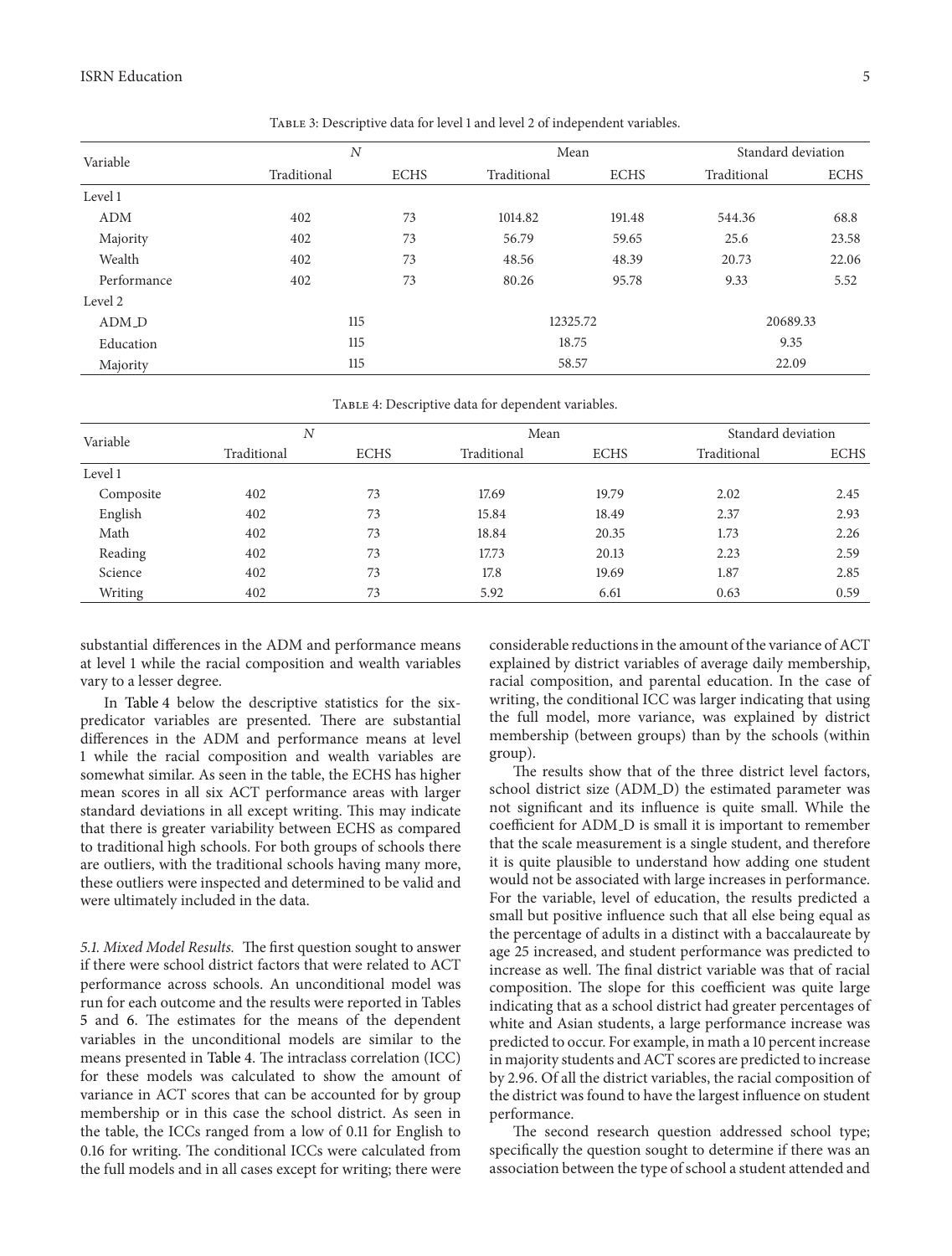|                                        |             |      | English                          |           |             |           | Reading                  |           |             |           | Writing               |           |
|----------------------------------------|-------------|------|----------------------------------|-----------|-------------|-----------|--------------------------|-----------|-------------|-----------|-----------------------|-----------|
| Fixed effect                           | Base Model  |      | Full                             |           | Base Model  |           | Full                     |           | Base Model  |           | Full                  |           |
|                                        | Coefficient | SE.  | Coefficient                      | <b>SE</b> | Coefficient | <b>SE</b> | Coefficient              | <b>SE</b> | Coefficient | <b>SE</b> | Coefficient           | <b>SE</b> |
| Intercept, $\gamma_{00}$               | $16.17***$  | 0.16 | $13.84***$                       | 0.22      | $18.03***$  | 0.14      | $15.91***$               | 0.21      | $5.97***$   | 0.04      | $5.42***$             | 0.06      |
| ADM_D <sup>a</sup> , $\gamma_{01}$     |             |      | < 0.01                           | < 0.01    |             |           | < 0.01                   | < 0.01    |             |           | < 0.01                | < 0.01    |
| Majority_ $D^a$ , $\gamma_{02}$        |             |      | $4.49***$                        | 0.43      |             |           | $4.39***$                | 0.38      |             |           | $0.84***$             | 0.14      |
| Education <sup>a</sup> , $\gamma_{03}$ |             |      | $0.1***$                         | 0.02      |             |           | $0.09***$                | 0.01      |             |           | $0.02***$             | < 0.01    |
| ADM_S, $\gamma_{10}$                   |             |      | $<\hspace{-0.1cm}0.01^{\ast\,*}$ | < 0.01    |             |           | ${<}0.01^{\ast\ast\ast}$ | < 0.01    |             |           | $< 0.01$ <sup>*</sup> | < 0.01    |
| Majority, $\gamma_{20}$                |             |      | $3.64***$                        | 0.98      |             |           | $3.8***$                 | 0.89      |             |           | 0.12                  | 0.26      |
| ECHS, $\gamma_{30}$                    |             |      | $2.25***$                        | 0.37      |             |           | $1.97***$                | 0.33      |             |           | $0.49***$             | < 0.11    |
| Wealth, $\gamma_{40}$                  |             |      | $-2.33***$                       | 0.893     |             |           | $-1.7*$                  | 0.82      |             |           | $-0.77***$            | 0.25      |
| Performance, $\gamma_{50}$             |             |      | $0.09***$                        | 0.01      |             |           | $0.08***$                | 0.01      |             |           | $0.03***$             | < 0.01    |
| Variance Components                    |             |      |                                  |           |             |           |                          |           |             |           |                       |           |
| Intercept variance, $u_0$              | $0.75***$   |      | 0.08                             | 0.27      | $0.69***$   |           | 0.08                     | 0.28      | $0.07***$   | 0.027     | $0.04***$             | 0.2       |
| ECHS slope, $u_3$                      |             |      | $1.19*$                          | 1.1       |             |           | $0.78^{\circ}$           | 0.88      |             |           | $0.06^{\circ}$        | 0.24      |
| level-1 variance, $r$                  | 6.23        |      | 1.86                             | 1.36      | 5.32        |           | 1.56                     | 1.25      | 0.37        | 0.061     | 0.14                  | 0.037     |
| Deviance (parameters) 2259.93 (2)      |             |      | 1727.38(4)                       |           | 2187.44(2)  |           | 1644.59(4)               |           | 941.96 (2)  |           | 575.69(4)             |           |
| <b>Intraclass Correlation</b>          | 10.74       |      | 4.5                              |           | 11.48       |           | 4.88                     |           | 15.91       |           | 22.22                 |           |
|                                        |             |      |                                  |           |             |           |                          |           |             |           |                       |           |

Table 5: Coefficient and Variance Estimates for Academic Achievement for English, Reading, and Writing.

Note <sup>\*</sup> P < 0.05, <sup>\*\*</sup> P < 0.01, <sup>\*\*\*</sup> P < 0.001, <sup>~</sup> P < 0.1; <sup>a</sup> ADM\_D, Majority\_D, Education are district level variables.

the student's performance on the ACT. The variable ECHS, a dummy variable with non-early college high schools set as the reference, has positive and highly significant estimates for all six ACT tests. These results suggest that early college high school students are predicted to have higher ACT scores than students who attended a traditional school. The influence of previous school achievement as measured by the estimator for the variable performance, although highly significant, is small which implies that as the performance on state tests increases for the school, ACT performance is predicated to increase, although small in magnitude. Viewing Table 3, early college high schools have much higher mean composite scores and as the results report, this higher mean state test score composite is associated with significantly higher ACT scores; however, the influence of this is controlled for in the model and may explain this small coefficient. School size (ADM\_S) was found to have a positive and significant coefficient for all outcomes. This implies that all else being equal, larger schools should expect to have higher student performance. It is interesting to note that on average all the early college high schools have a much smaller student enrollment as compared to traditional schools, but yet the early college high schools are predicted to have higher student performance. Therefore, while small school student enrollment maybe a defining characteristic of an early college, the degree to which the size of a school's student population predicts student performance is much smaller than other factors. The remaining two school level predictor variables in all but one case have highly significant coefficients. Consistent with the estimated coefficients for district racial composition, as a school's percentage of majority students increases, student performance is predicted to increase. In fact, this variable in 5 of the 6 cases has a much larger estimated coefficient that any of the other variables. The final

variable, school wealth, the percentage of students classified as economically disadvantaged, has powerful negative influence on student performance, ranking only second to race as the most prominent school level factor. In every case, the models predicted that as a school served more economically disadvantaged students, student performance is expected to decline by a large degree.

#### **6. Discussion**

In summary, this study presented findings that showed some district factors can have an influence on school achievement and confirmed that school factors such as student wealth, race, and previous achievement are associated with student performance and the school design can positively influence student performance.

*6.1. District Level.* The results of the study are somewhat consistent with previous research on how school district factors are associated with school performance; namely, that district size and racial composition do influence how schools perform (see [1, 32]). Similar to what Rainey and Murova [9] found for rural districts, that parental educational level of attainment influenced student achievement, this study found (in the case of ACT scores) that parental education is an important factor. As stated earlier several other district level factors were originally considered and were found to play no significant role in student achievement, namely, per pupil spending, overall district achievement, and the percentage of economically disadvantaged students. The lack of influence of the process factor of spending was no surprise as earlier research Caldas, [33]; Hanushek [34] found this also to be evident in his work. The result that overall district achievement had no significant influence on achievement was somewhat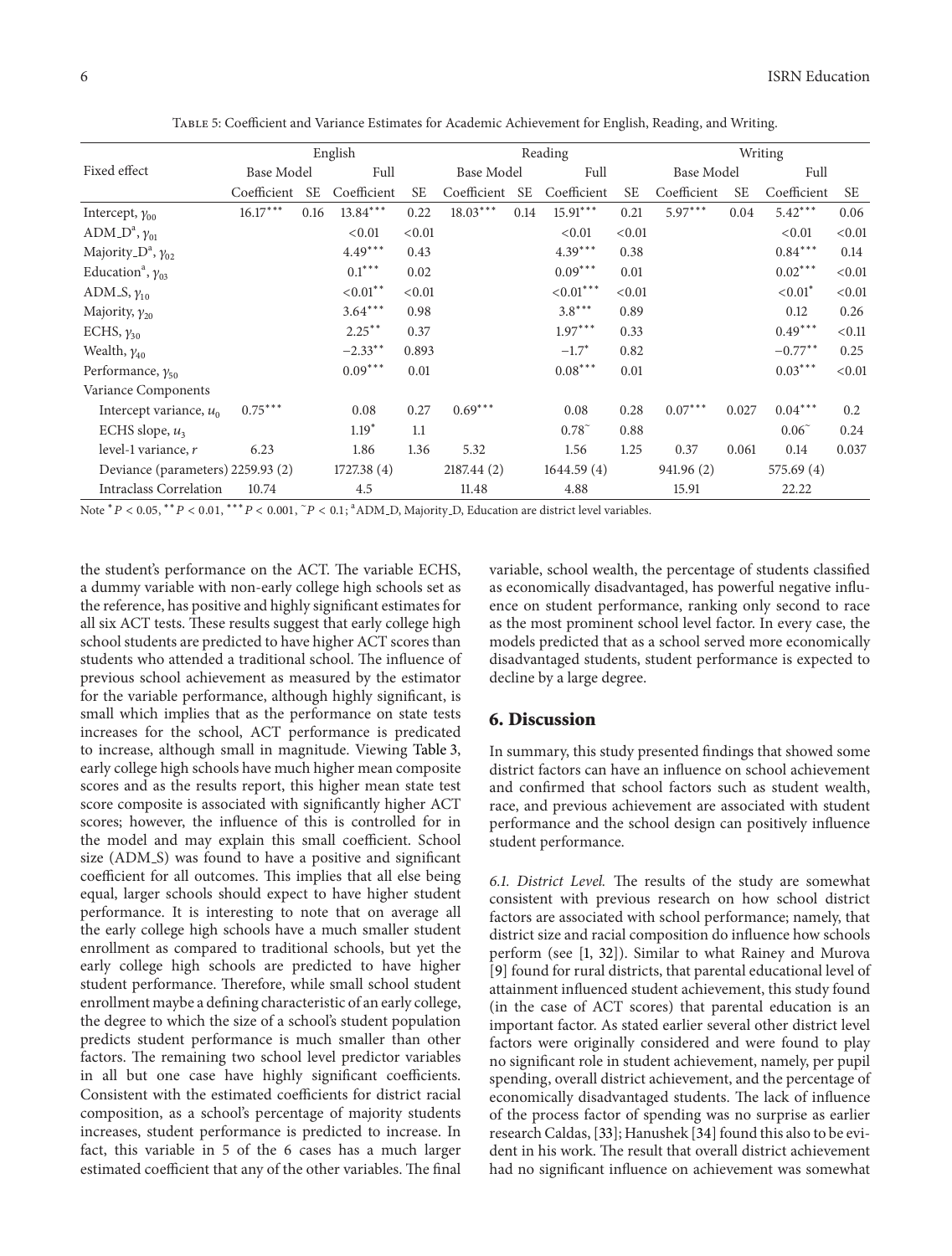|                                                                           |             |                | Math                    |                                                                                                                                        |             |           | Science                                       |                                                |             |                | Composite                  |                                                                                                        |
|---------------------------------------------------------------------------|-------------|----------------|-------------------------|----------------------------------------------------------------------------------------------------------------------------------------|-------------|-----------|-----------------------------------------------|------------------------------------------------|-------------|----------------|----------------------------|--------------------------------------------------------------------------------------------------------|
| <b>Fixed Effect</b>                                                       | Base Model  |                | Eul                     |                                                                                                                                        | Base Model  |           | Full                                          |                                                | Base Model  |                | Full                       |                                                                                                        |
|                                                                           | Coefficient | S <sub>E</sub> | Coefficient             | SE <sub></sub>                                                                                                                         | Coefficient | <b>SE</b> | Coefficient                                   | SE <sub></sub>                                 | Coefficient | SE <sub></sub> | Coefficient                | SE <sub></sub>                                                                                         |
| Intercept, $y_{00}$                                                       | $18.96***$  | $\Xi$          | $17.24***$              | 0.21                                                                                                                                   | $18.04***$  | 0.12      | $16.34***$                                    | 0.19                                           | $17.93***$  | 0.13           | $15.96***$                 | 0.15                                                                                                   |
| ADM.D, $\gamma_{01}$                                                      |             |                |                         | 0.01                                                                                                                                   |             |           | 0.01                                          | 0.01                                           |             |                | 0.01                       |                                                                                                        |
| Majority D, $\gamma_{02}$                                                 |             |                | $\frac{0.01}{2.96}$     |                                                                                                                                        |             |           | $3.54***$                                     |                                                |             |                | $3.82***$                  |                                                                                                        |
| Education, $y_{03}$                                                       |             |                | $0.07***$               |                                                                                                                                        |             |           | $0.08***$                                     |                                                |             |                | $0.08^{***}$               |                                                                                                        |
| $ADM_S, \gamma_{10}$                                                      |             |                | ${<}0.01^{***}$         |                                                                                                                                        |             |           | $< 0.01***$                                   |                                                |             |                | $< 0.01***$                |                                                                                                        |
| Majority, $\gamma_{20}$                                                   |             |                | $2.07***$               |                                                                                                                                        |             |           | $2.74***$                                     |                                                |             |                | $3.06***$                  |                                                                                                        |
| ECHS, $y_{30}$                                                            |             |                | $1.33***$               | $\begin{array}{c} 32 \\ 0.01 \\ 0.01 \\ \hline 0.01 \\ \hline 0.01 \\ \hline 0.01 \\ \hline 0.01 \\ \hline 0.01 \\ \hline \end{array}$ |             |           | $1.53***$                                     | $0.31$<br>$0.01$<br>$0.00$<br>$0.76$<br>$0.28$ |             |                | $\frac{1.78***}{-1.83***}$ | $\begin{array}{c} 0.01 \\ 0.32 \\ 0.01 \\ 0.05 \\ 0.53 \\ 0.53 \\ 0.01 \\ 0.01 \\ 0.01 \\ \end{array}$ |
| Wealth, $\gamma_{40}$                                                     |             |                | $-1.67***$              |                                                                                                                                        |             |           | $-1.58$ <sup>*</sup><br>0.08***               | $0.64$<br>$0.01$                               |             |                |                            |                                                                                                        |
| Performance, $y_{50}$                                                     |             |                |                         |                                                                                                                                        |             |           |                                               |                                                |             |                |                            |                                                                                                        |
| Variance components                                                       |             |                |                         |                                                                                                                                        |             |           |                                               |                                                |             |                |                            |                                                                                                        |
| Intercept variance, $u_0$                                                 | $0.49***$   | 0.7            |                         | 0.23                                                                                                                                   | $0.49***$   | C.0       |                                               | 0.24                                           | $0.59***$   | 0.77           |                            | 0.24                                                                                                   |
| ECHS slope, $u_3$                                                         |             |                | $0.05$<br>$0.96***$     | $0.98$<br>1.03                                                                                                                         |             |           | $\begin{array}{c} 0.06 \\ 0.82** \end{array}$ | 0.91                                           |             |                | $0.06$<br>$0.77*$          | $0.88$<br>1.12                                                                                         |
| level-1 variance, $r$                                                     | 3.11        | 1.76           | 06                      |                                                                                                                                        | 3.72        | 1.93      | $1.08$                                        | 1.04                                           | 4.35        | 2.08           | 1.25                       |                                                                                                        |
| Deviance (parameters)                                                     | 1939.59 (2) |                | $0.2(4)$<br>4.5<br>1480 |                                                                                                                                        | 2017.79 (2) |           | (489.0(4)                                     |                                                | 2093.5 (2)  |                | 547.63 (4)                 |                                                                                                        |
| Intraclass correlation                                                    | 13.61       |                |                         |                                                                                                                                        | $\Xi$       |           | 5.36                                          |                                                | 11.94       |                | 4.58                       |                                                                                                        |
| Note ${}^*P$ < 0.05, ${}^{**}P$ < 0.01, ${}^{***}P$ < 0.001, ~ $P$ < 0.1. |             |                |                         |                                                                                                                                        |             |           |                                               |                                                |             |                |                            |                                                                                                        |

ISRN Education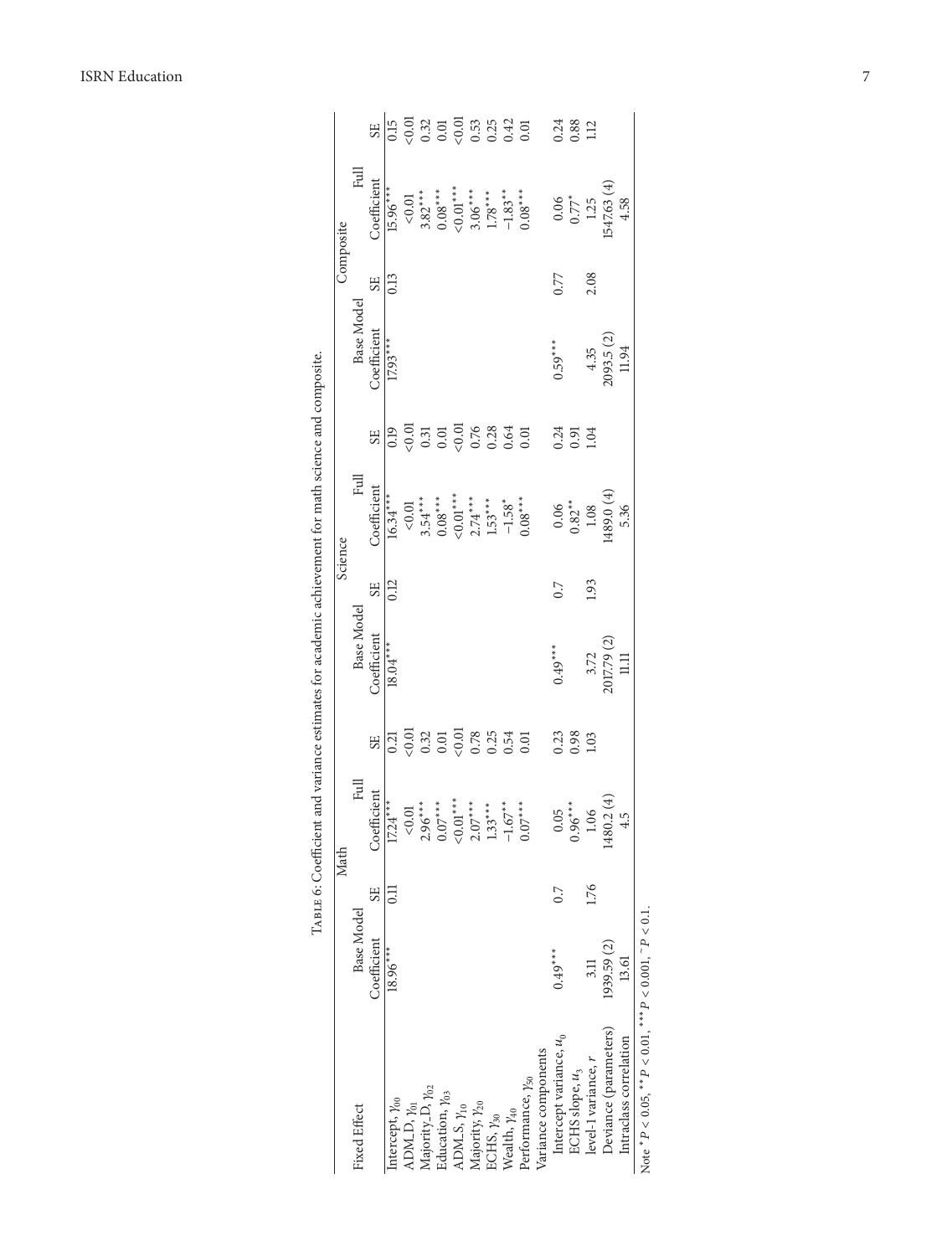surprising at least from a conceptual perspective in that as high schools represent an overall composite of the district's performance, how students perform across the district was conceived to influence how the students performed in high school. This outcome may be accounted for applying Weick's [35] idea of educational organizations as being viewed as loosely coupled to the larger school system. He proposed that in systems there are strong and weak associations or degrees of coupling and therefore it could be argued that high schools are separated from the other schools in the district which may result in loose or weak linkages between the overall district context with regard to achievement and specific school performance. It would be interesting and useful to investigate how loosely coupled high school performance is to overall district performance to see if this result can be explained.

The finding that wealth as measured at the district level being found not to be a significant factor in predicting school level performance is perplexing. Trani [1] and Abbott et al. [36] all found that there are relationships between district size and negative effects on the performance of students of poverty. Specifically in Abbott, it was found that large school districts have lower achievement, that poverty effects are stronger in large school districts, and that small schools are especially sensitive to the effects of student poverty on achievement. In sum, the results herein contradict or call into question at least some of previous findings when school district size was found to be significantly related to student performance. However, even though the estimated coefficients were positive, not being significant calls into question their usefulness in contradicting the previous studies.

*6.2. School Level—College Readiness.* For this group of schools, the results suggest that students attending early college high schools exhibit greater "college readiness" than do their traditional high school peers. Across all six ACT performance measures, students attending early college students are estimated to have from a 9% to 16% mean ACT score boost. If in fact the ACT can be a useful determinant of college readiness [17] and a view held by the State of North Carolina [17], then early college high schools are predicated to have a clear advantage in meeting the revised accountability standards and their students will have a marked advantage in being successful in after secondary environments. This finding is encouraging for the targeted population of traditionally underserved early college high school students. The ACT performance advantage is consistent with previous research on the North Carolina Early College program where it has been found that early college high schools have a more narrow achievement gap [37, 38] and stronger performance in several academic areas including enhancing college readiness [39]. Combining these findings points to a more promising future for children attending early college high schools as these school are predicted to attenuate several barriers facing minority and poor students in terms of college attendance. Researchers have found that minority and poor students fail to complete the necessary steps to apply to college and at a much lower rate than their white or nonpoverty peers

[20, 40, 41]. While the revised state accountability measures will have all students to take the ACT, students attending early college high schools appear to have the additional benefit of predicted higher performance.

The other school level variables were significantly related to student performance in a manner consistent with previous research (see [10]). It was found that wealth and race had significant and profound estimated effects on student performance such that race was the largest (magnitude) influence on performance. The small but positive significance of school size runs counter to what others have found with regard to school size. Results from the research on small high schools have not been consistently positive as [42] presented in their evaluation of the Chicago High School Redesign Initiative. They found the following: (a) small schools did not offer a stronger instructional climate, (b) nor did these small schools improve student achievement, and (c) students also reported very different experiences and degrees of success as a result of the school they attended. In another study, Iacovou [8] investigated the effects of class size and she found that small classes are not related to attainment. However, the result that school size is related to ACT may not be so unusual as larger high schools can offer more advanced placement courses and generally a more challenging curriculum than smaller schools, although this advantage has been attenuated some by online programs. The fact that early college high schools, which are much smaller than traditional high schools, can offer advanced courses and a rich curriculum since they all are located either on a community college or a four-year college/university may account for some of the observed performance differences.

*6.3. Suggestions for Future Research and Conclusion.* One limitation of this study is the type of data that was available; data aggregated at the school level fails to adequately represent the individual students who attend the schools. If student level data could be accessed, this study could be extended to the 3-level model where students would be nested in schools and schools grouped in districts. This would allow for a more comprehensive, complex evaluation being possible by linking specific course performance to ACT scores (English, math, and science) and other type of student variables, such as exceptional children/academically gifted, and provide an opportunity to apply propensity score matching across students.

Second, not all early college programs share the same goal. Some prepare students to obtain an associate's degree and prepare them for work after high school graduation while others seek to prepare students to matriculate into a four-year college or university. Stratifying the early colleges across, these may lead to different results and provide a more comprehensive understanding of the success of the varying types of programs.

It is clear from this study that school district factors in North Carolina influence student performance and that different school programs yield contrasting achievement results. If in fact the results presented in this study can be replicated and generalized beyond this sample of schools,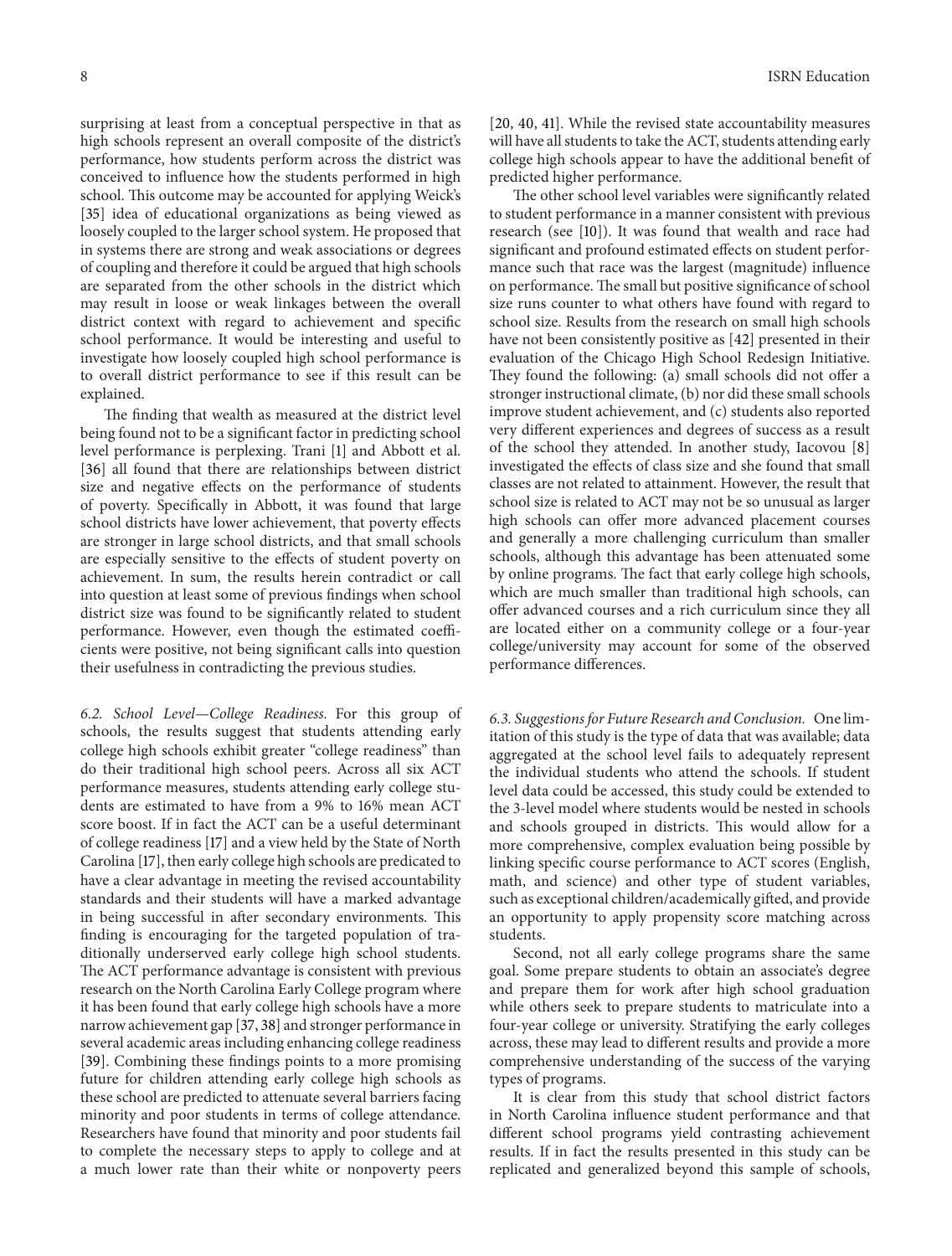implications for school reform policy are at hand. The fact that developing an early college high school is a district decision emphasizes the need to better understand what prompts or support a district's decision to create such a high school. The analysis did not attempt to discover why a district opted to have an early college or not but rather attempted to discern what district characteristics can be associated with school level performance. At the school level the results in this study and others seem to support the notion that as a high school reform, the early college model is quite effective in increasing student achievement and as defined in the context of North Carolina, it produces more college ready students. While the cost of maintaining the early college model is shared by the state and district, the bulk of the cost is borne by the state making this reform fiscally appealing. If postsecondary-educational opportunities are to be improved for all high school students, then further understanding of how districts influence achievement is needed, and second if the early college model is as effective as shown by this study, either continued expansion of the program is warranted or determining those salient programmatic processes and features that yield these outcomes needs to be better understood and scaleup conducted to provide these opportunities to more students.

### **Conflict of Interests**

The author declares that there is no conflict of interests regarding the publication of this paper.

### **References**

- [1] R. Trani, "The relationship between student achievement, school district economies of scale, and student achievement," 2009, http://gradworks.umi.com/3405770.pdf.
- [2] T. J. Bowles and R. Bosworth, "Scale economies in public education: evidence from school level data," *Journal of Education Finance*, pp. 285–299, 2002.
- [3] D. Driscoll, D. Halcoussis, and S. Svorny, "School district size and student performance," *Economics of Education Review*, vol. 22, no. 2, pp. 193–201, 2003.
- [4] E. Heinesen, "Determinants of local public school expenditure: a dynamic panel data model," *Regional Science and Urban Economics*, vol. 34, no. 4, pp. 429–453, 2004.
- [5] H. Tajalli and C. Opheim, "Strategies for closing the gap: predicting student performance in economically disadvantaged schools," *Educational Research Quarterly*, vol. 28, no. 4, pp. 44– 54, 2005.
- [6] T. Coladarci, "School size, student achievement, and the "power rating" of poverty: substantive finding or statistical artifact?" *Education Policy Analysis Archives*, vol. 14, pp. 1–23, 2006.
- [7] M. Harmston, A. M. Pliska, R. L. Ziomek, and D. G. Hackmann, *The Relationship Between Schedule Type and ACT Assessment Scores: A Longitudinal Study*, ACT, Inc., 2003.
- [8] M. Iacovou, "Class size in the early years: is smaller really better?" *Education Economics*, vol. 10, no. 3, pp. 261–290, 2002.
- [9] D. V. Rainey and O. Murova, "Factors influencing education achievement," *Applied Economics*, vol. 36, no. 21, pp. 2397–2404, 2004.
- [10] X. Ma and D. A. Klinger, "Hierarchical linear modelling of student and school effects on academic achievement," *Canadian Journal of Education*, vol. 25, no. 1, pp. 41–55, 2000.
- [11] S. R. Sirin, "Socioeconomic status and academic achievement: a meta-analytic review of research," *Review of Educational Research*, vol. 75, no. 3, pp. 417–453, 2005.
- [12] J. Coleman, *Equality of Educational Opportunity Study*, Inter-University Consortium for Political and Social Research, Ann Arbor, Mich, USA, 1966.
- [13] T. Boonen, S. Speybroeck, J. de Bilde, C. Lamote, J. Van Damme, and P. Onghena, "Does it matter who your schoolmates are? An investigation of the association between school composition, school processes and mathematics achievement," *British Educational Research Journal*, 2013.
- [14] N. Hoffman and M. Webb, "Early-college high school: modest experiment or national movement? Education Week," 2009, http://www.edweek.org/ew/articles/2009/06/11/35hoffman .html.
- [15] Jobs for the Future, "Life Beyond Early College: Strategies for Success," 2011, http://www.jff.org/publications/education/ life-beyond-early-college-strategies-suc/1208.
- [16] North Carolina Department of Public Instruction, "What's in this packet?" 2013, http://www.ncpublicschools.org/docs/ ready/resources/spring2012/2012regional-handouts.pdf.
- [17] J. Allen and J. Sconing, *Using ACT Assessment Scores to Set Benchmarks for College Readiness*, ACT Inc., 2005.
- [18] United States Department of Education, *A Test of Leadership*: *Charting the Future of U.S. Higher Education*, Washington, DC, USA, 2006.
- [19] K. Field, "Spellings panel spurred progress but failed to remake higher education," *Chronicle of Higher Education*, vol. 58, no. 5, p. 8, 2011.
- [20] D. Klasik, "The college application gauntlet: a systematic analysis of the steps to four-year college enrollment," *Research in Higher Education*, vol. 53, pp. 506–549, 2012.
- [21] North Carolina Department of Public Instruction, "New school accountability model focuses on career and college readiness," 2012, http://www.ncpublicschools.org/newsroom/news/2012- 13/20120824-01.
- [22] ACT, "What are ACT's college readiness benchmarks?" 2013, http://www.act.org/research/policymakers/pdf/benchmarks .pdf.
- [23] J. M. Richards and S. W. Lutz, "Predicting student accomplishment in college from the ACT assessment," *Journal of Educational Measurement*, vol. 5, no. 1, pp. 17–29, 1968.
- [24] R. Sawyer, *Validating the Use of ACT Assessment Scores and High School Grades for Remedial Course Placement in College*, American College Testing program, 1989.
- [25] J. Noble, *Predicting College Grades from ACT Assessment Scores and High School Course Work and Grade Information*, vol. 91, American College Testing Program, 1991.
- [26] J. Noble and R. Sawyer, *Predicting Different Levels of Academic Success in College Using High School GPA and ACT Composite Score*, American College Testing program, 2002.
- [27] D. Klasik, "The ACT of enrolment: the college enrolment effects of state-required college entrance exam testing," *Educational Researcher*, vol. 42, no. 3, pp. 151–160, 2013.
- [28] American Council on Education, "Students of color make dramatic gains in college enrollment but still trail whites in the rate at which they attend college," 2006, http://www.acenet.edu/news-room/Documents/Gender-Equity-in-Higher-Education-2006.pdf.